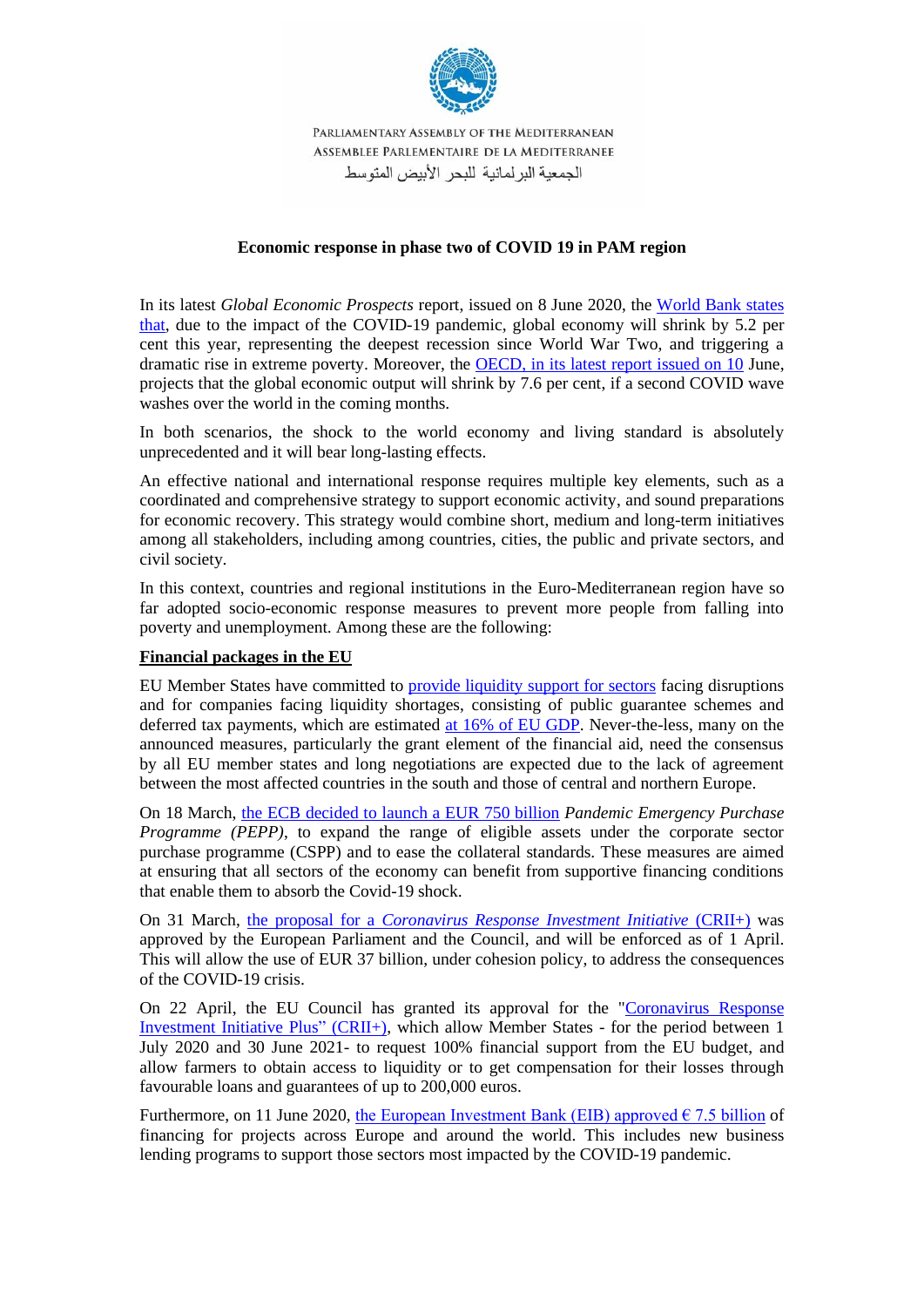

# **MENA region**

According to the Arab Monetary Fund, the governments of the Arab countries, represented by the central banks and ministries of finance, have [adopted incentive packages worth nearly \\$](https://www.amf.org.ae/ar/content/%D8%B5%D9%86%D8%AF%D9%88%D9%82-%D8%A7%D9%84%D9%86%D9%82%D8%AF-%D8%A7%D9%84%D8%B9%D8%B1%D8%A8%D9%8A-%D9%8A%D9%8F%D8%B7%D9%84%D9%82-%D8%A5%D8%B5%D8%AF%D8%A7%D8%B1-%D8%A7%D8%A8%D8%B1%D9%8A%D9%84-%D9%85%D9%86-%D8%AA%D9%82%D8%B1%D9%8A%D8%B1-%D8%A2%D9%81%D8%A7%D9%82-%D8%A7%D9%84%D8%A7%D9%82%D8%AA%D8%B5%D8%A7%D8%AF-%D8%A7%D9%84%D8%B9%D8%B1%D8%A8%D9%8A)  [180 billion](https://www.amf.org.ae/ar/content/%D8%B5%D9%86%D8%AF%D9%88%D9%82-%D8%A7%D9%84%D9%86%D9%82%D8%AF-%D8%A7%D9%84%D8%B9%D8%B1%D8%A8%D9%8A-%D9%8A%D9%8F%D8%B7%D9%84%D9%82-%D8%A5%D8%B5%D8%AF%D8%A7%D8%B1-%D8%A7%D8%A8%D8%B1%D9%8A%D9%84-%D9%85%D9%86-%D8%AA%D9%82%D8%B1%D9%8A%D8%B1-%D8%A2%D9%81%D8%A7%D9%82-%D8%A7%D9%84%D8%A7%D9%82%D8%AA%D8%B5%D8%A7%D8%AF-%D8%A7%D9%84%D8%B9%D8%B1%D8%A8%D9%8A) (9.5 per cent of the GDP of the Arab countries) with the aim of supporting the affected sectors and groups, and reducing the size of the expected impact resulting from the pandemic's restriction of activity in a number of economic sectors the basic.

Most MENA economies introduced fiscal and financial measures to release pressure on some industrial sectors, to continue implementing already signed projects and contracts, and to facilitate access to their local market to foreign investors.

On 11 June, the International Monetary Fund reported that Governments around the world have [spent \\$10 trillion in fiscal actions](https://www.aljazeera.com/ajimpact/imf-10-trillion-spent-combat-pandemic-needed-200611185817216.html) to respond to the novel coronavirus pandemic and its economic fallout, but significant further efforts are needed.

## **Creating inter-ministerial structures**

In the wave of the pandemic, many national governments in the region quickly adopted measures to strengthen institutional coordination by creating [inter-ministerial structures](http://www.oecd.org/coronavirus/policy-responses/covid-19-crisis-response-in-mena-countries-4b366396/) or *Ad-Hoc* task forces in charge of monitoring and evaluating the progress of the situation, and anticipating the direct and indirect economic repercussions of COVID-19. For example, the Tunisian government has created a National COVID-19 Monitoring Authority, gathering senior officials from all ministries to monitor the regularity of the supply of basic products, the distribution of social assistance to poor families or families without income. In Morocco, an Economic Watch Committee (CVE) was created to take the necessary measures to mitigate the economic impacts of the pandemic. It includes representatives from the public and private sectors. The Italian government, on its side, in addition to a task force of experts also held a week-long consultation with all actors of the economic sector, called the "*Stati Generali*".

# **Supporting of tourism industry**

Tourism, including its related supply industries and services, is one of the economic sectors first and most heavily affected by the COVID-19 in the Mediterranean region and in the whole world.

In particular for Europe, the European Commission [aims at supporting Europe's tourism](https://ec.europa.eu/commission/presscorner/detail/en/ip_20_854)  [industry](https://ec.europa.eu/commission/presscorner/detail/en/ip_20_854) by :

- Ensuring liquidity for tourism businesses, in particular SMEs, through guarantee schemes for vouchers and further liquidity, to support companies in the transport and travel sectors. As part of EU funding, the EC has made available up to  $\epsilon$ 8 billion in financing for 100,000 small businesses hit by the crisis, through the European Investment Fund.
- **Example 1** Saving jobs with up to  $\epsilon$ 100 billion in financial relief, in addition to partnerships between employment services, social partners and companies to facilitate reskilling, especially for seasonal workers.
- Connecting citizens to local tourism offer, promoting both local attractions and Europe as a safe for tourist destinations, through encouraging a digital transformation of tourism services to offer more choice, and building a sustainable, innovative and resilient European tourism ecosystem.

For MENA economies, tourism represents a major economic pillar and a key component of economic diversification for oil-exporting countries. In this regard, many MENA governments have taken initiatives to support the tourism industry in their countries.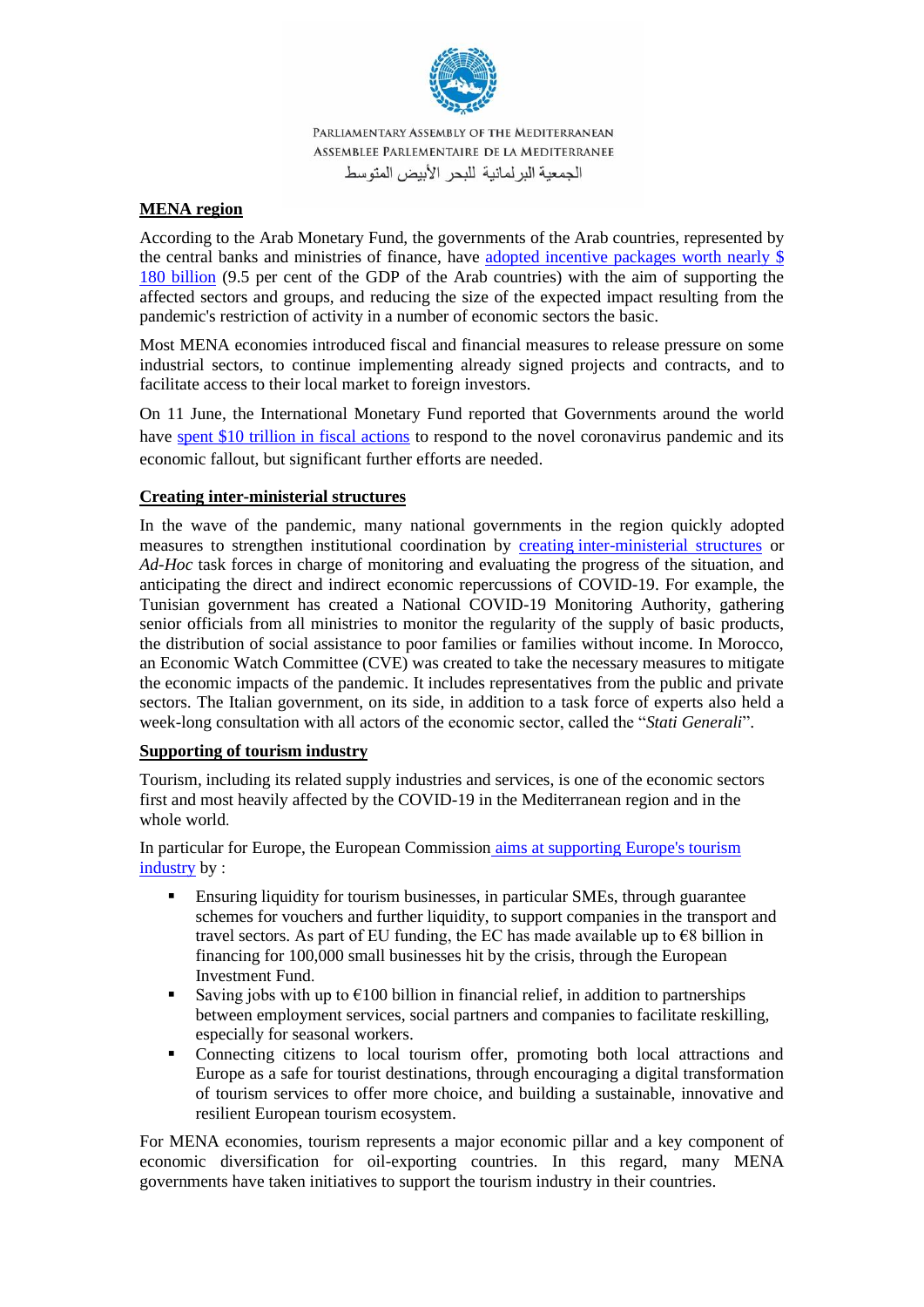

Measures include specific credit lines for tourism enterprises, as introduced by the Central Bank of Egypt, exemptions from tourism levies and other fees, as implemented in Bahrain and the United Arab Emirates, and debt rescheduling such as in Tunisia .

Particular attention has also been given to the tourism sector in countries' post-lockdown strategies. In Egypt for example, hotels have been authorized to reopen for domestic tourists at 25% capacity until end of May and 50% capacity from June onwards, provided they comply with the safety measures required.

## **Relaxing of lockdown measures**

European countries are gradually lifting COVID-19 restrictions; but there it has proven difficult to find agreement among EU countries themselves on a common approach on the reopening of internal borders, as well as for future reopening of external borders. Each country has adopted different measures. Experience has shown that every country had its own rules and its own timetable for reopening to tourists, both from its EU neighbors and further afield.

As of end of May, [several MENA countries have begun to gradually](http://www.oecd.org/coronavirus/policy-responses/covid-19-crisis-response-in-mena-countries-4b366396/) relax lockdown measures and implement their exit strategies. Deconfinement plans are either progressive, such as Lebanon's five-step reopening plan, which started on 27 April, or rely on a geographical breakdown between low-risk and high-risk regions. Algeria, Bahrain, Iraq, Jordan, Lebanon, Saudi Arabia and the UAE have all authorized businesses and commercial outlets to resume activity, at least partially.

In all countries, the gradual easing of restrictions has been coupled with permanent strict preventive measures, with businesses required to comply with precautionary measures in order to be allowed to re-open.

## **Measures to support SMEs**

SMEs generate more than 90% of jobs and represent 99% of businesses in the Euro-Mediterranean region.

On 26 May, [the Board of Directors of the European Investment Bank \(EIB\)](https://www.eib.org/en/press/all/2020-126-eib-board-approves-eur-25-billion-pan-european-guarantee-fund-to-respond-to-covid-19-crisis) has agreed on the structure and business model of the new Pan-European Guarantee Fund (EGF) to tackle the economic consequences of the Covid-19 pandemic. All EU Member States have been invited to contribute to the EGF, with a share of the  $E25$  billion, equal to their share of EIB capital.

The EGF will become operational as soon as Member States accounting for at least 60% of EIB capital have signed their contribution agreements. Meanwhile, a Contributors Committee has been set up. It will enable the EIB Group to scale up its support for mostly small and medium-sized European companies, mobilizing up to  $\epsilon$ 200 billion of additional financing. At least 65% of the financing are earmarked for SMEs. A maximum of 23% will go to companies with 250 or more employees, with restrictions applying to larger companies with more than 3,000 staff.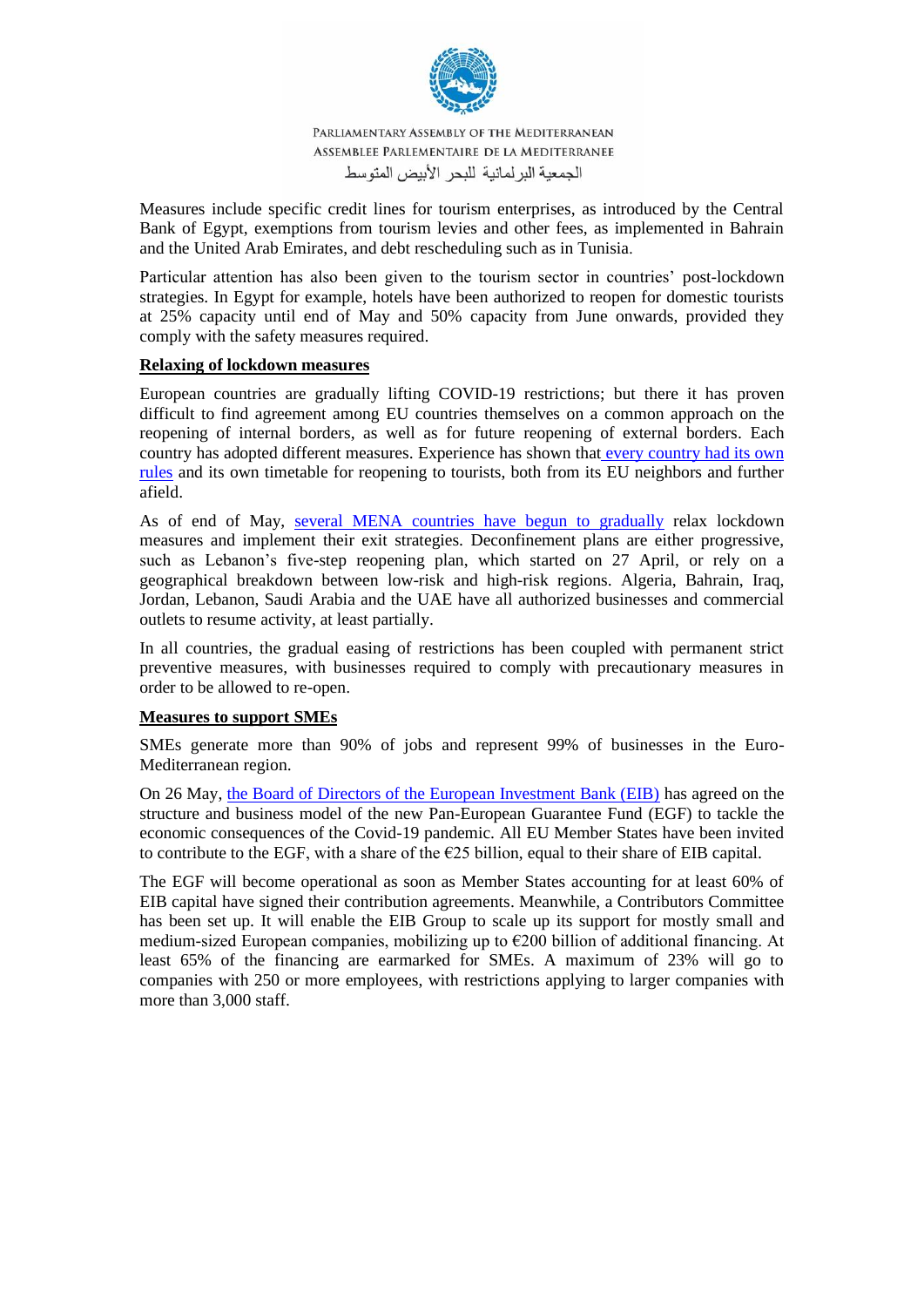

In the MENA region, governments have joined the global approach and have activated [various concrete tools, notably:](http://www.oecd.org/coronavirus/policy-responses/covid-19-crisis-response-in-mena-countries-4b366396/)

- Deferrals of tax and other payments: Algeria (except for large firms); Egypt (for industrial and tourism sectors); Jordan; Lebanon; Morocco (excl. large firms); Palestinian Authority; Saudi Arabia (plus fast track on government dues); Tunisia (plus fast repayment of tax credits); UAE (reduction in government fees and fines; 20% refund on custom fees, etc).
- Deferral of payment of loans by banks: Algeria; Egypt; Iraq; Jordan; Palestinian Authority; Saudi Arabia; Tunisia; UAE.
- New loans for firms in affected sectors: Egypt (manufacturing and tourism); Morocco; Saudi Arabia; Tunisia .
- Other measures, including reducing utility bills (Egypt; Saudi Arabia); direct support to pay wages (Saudi Arabia  $-60\%$  for three months); and compensation for firms losing business (Algeria).

## **Informal economy**

Informal economy is generally associated with limited or lack of social protection coverage and low and unstable revenues, making informal workers particularly vulnerable in facing a crisis. Informal workers are concentrated in low-productivity jobs requiring physical presence, with no possibility to work remotely. In the context of the COVID-19 crisis, many of them face a dilemma between complying with the health measures and maintaining a source of income to pay for their food and other basic expenses.

[In Europe, all national governments have implemented v](https://fra.europa.eu/en/news/2020/protecting-workers-fundamental-rights-tackling-impact-covid-19)arious socio-economic packages to shore up business and workers' immediate needs. Most governments have committed to paying a proportion of employees' wages for those affected by the pandemic. They also offer additional financial support in the form of moratoriums on mortgage payments and support for rents. In addition, governments have put in place a range of different measures to support at vulnerable groups and self-employed workers.

On 19 May, [the EU has put in place an instrument](https://www.consilium.europa.eu/en/press/press-releases/2020/05/19/covid-19-council-reaches-political-agreement-on-temporary-support-to-mitigate-unemployment-risks-in-an-emergency-sure/) to adopted a temporary scheme, which can provide up to  $\epsilon$ 100 billion of loans under favourable terms to help workers keep their jobs during the crisis, including for self-employed persons, as a particularly important safety net for workers in the hardest-hit economies The instrument will then be operational until 31 December 2022

In the MENA region, economies are characterized by a sharp dichotomy between a formal labor market and a precarious informal economy. Formal private employment is limited and accounts on average for less than a fifth of employment. [Informal labor market represents on](http://www.oecd.org/coronavirus/policy-responses/covid-19-crisis-response-in-mena-countries-4b366396/)  [average 68% of employment in the region.](http://www.oecd.org/coronavirus/policy-responses/covid-19-crisis-response-in-mena-countries-4b366396/)

In this regard, governments across the region have made an unprecedented institutional and policy effort to support households and businesses throughout the crisis. [Exceptional](http://www.oecd.org/coronavirus/policy-responses/covid-19-crisis-response-in-mena-countries-4b366396/)  [measures have been taken to ensure that the response](http://www.oecd.org/coronavirus/policy-responses/covid-19-crisis-response-in-mena-countries-4b366396/) also targets those groups which usually fall outside of social safety nets, such as informal and seasonal workers. Moreover, joint initiatives have been initiated with the private sector and civil society organizations to reach the most vulnerable populations.